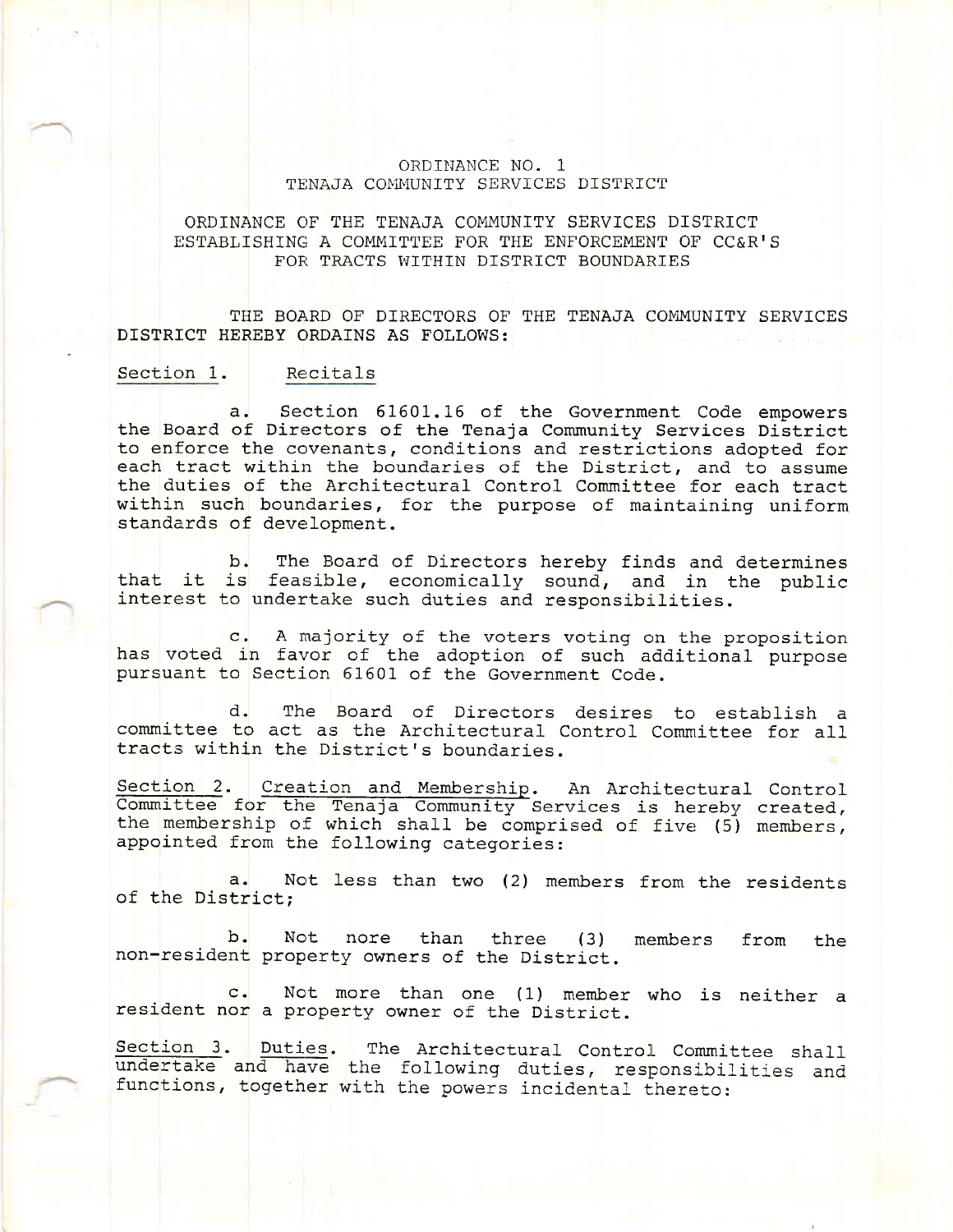a. To review and make recommendations to the Board of Directors concerning the construction, alteration, or repair of structures as more specifically set forth in Declaration of Covenants, Conditions and Restrictions for tracts within the boundaries of the Tenaja Community Services District;

b. To review and recommend to the Board of Directors the enforcement of other provisions of any declaration of conditions, covenants and restrictions; and

c. To undertake such other duties as may be assigned by the Board of Directors.

Section 4. Apppointments. Members of the Committee shall be appointed by the affirmative votes of not less than three (3) members of the Board of Directors.

Section 5. Term of Office. Each member of the Committee shall serve for a one (1) year term commencing on the date of appointment and expiring on June 30 of the designated expiration year. Each member of the Committee hold 1987, shall, however, continue in such office until June 30 of 1988.

Section 6. Vacancies. All vacancies shall be filled by<br>appointment of the Board of Directors by the affirmative votes of<br>not less than three (3) members; where a vacancy shall occur<br>leaving an unexpired term, the subsequen Committee member shall continue to serve until his successor is appointed and qualified.

Section 7. Removal from Office. Any member of the Committee may<br>be removed from such office, with or without cause, at any time,<br>by the Board of Directors. No such removal shall, however, be<br>effective unless a motion to th

Section 8. Absences. Any member of the Committee who is absent<br>without sufficient cause from three (3) successive regular<br>meetings, shall be deemed to have vacated his or her office. An<br>absence due to illness or an unavoid

Section 9. Compensation and Expenses. Each member of the Committee shall be entitled to such compensation as may be set by official duties if such expenses are approved in advance by the the Board of Directors. Such members shall be entitled to<br>reimbursement for expenses incurred in the performance of their<br>official duties if such expenses are approved in advance by the<br>Board of Directors.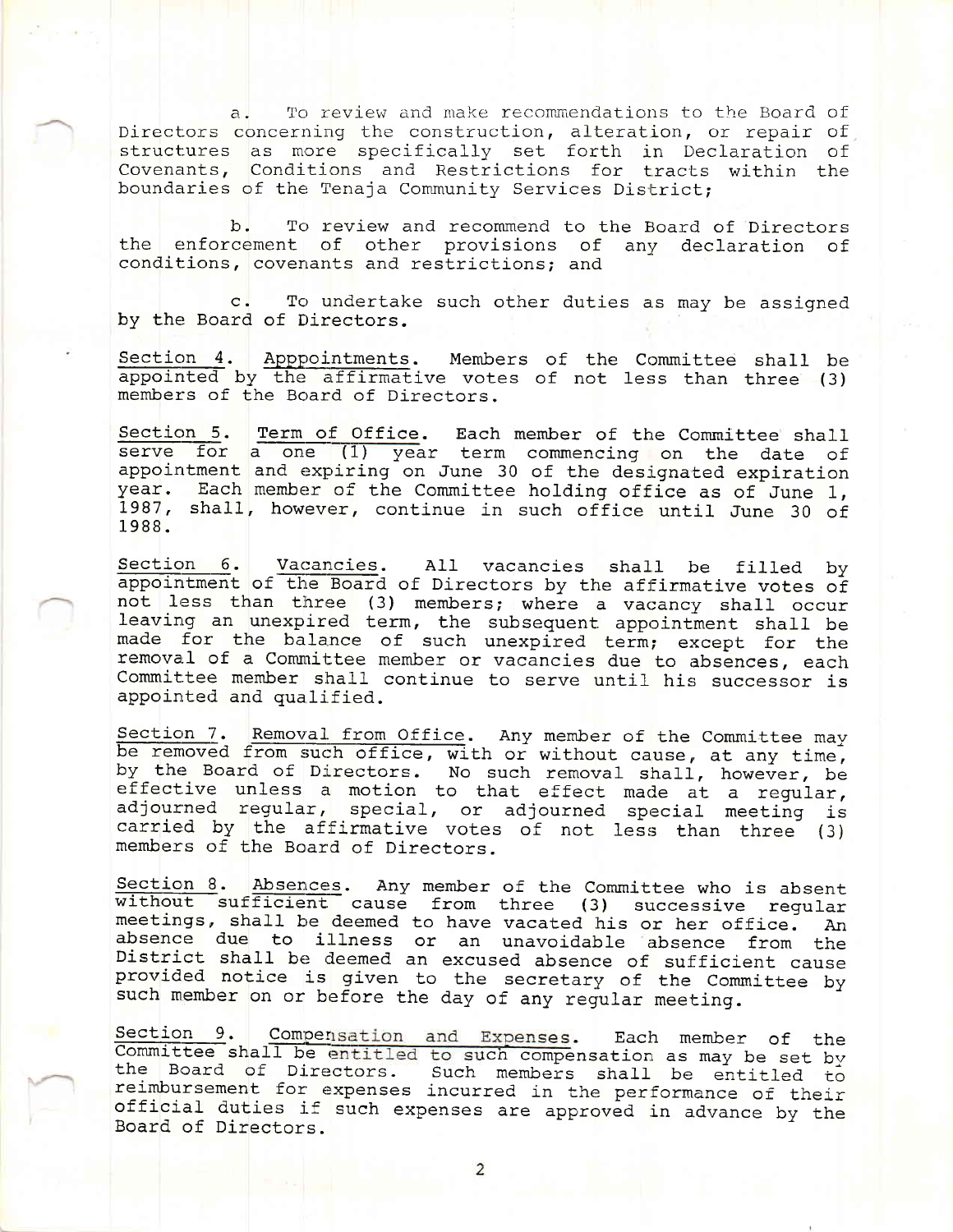Section 10. Meetings. Except as otherwise expressly provided in this Ordinance, the Committee shall establish the time and place of its regular meetings. All such meetings shall be conducted in accordance with the provisions of the Ralph M. Brown Act. The Committee shall adopt rules for the transaction of its business and shall keep a record of its proceedings, which record shall be open to inspection by any member of the public.

Section 11. Officers. The Committee shall annually elect one of its members as Chairman and one of its members as Vice-Chairman.<br>Such election shall take place at the first regular meeting in July of each year. The General Manager shall designate the secretary of the Committee and shall provide appropriate clerical assistance and shall be responsible for the maintenance of all its permanent records.

Section 12. Expenditures. The Committee shall have no authority to expend or authorize the expenditure of public funds except with the prior express approval of the Board of Directors.